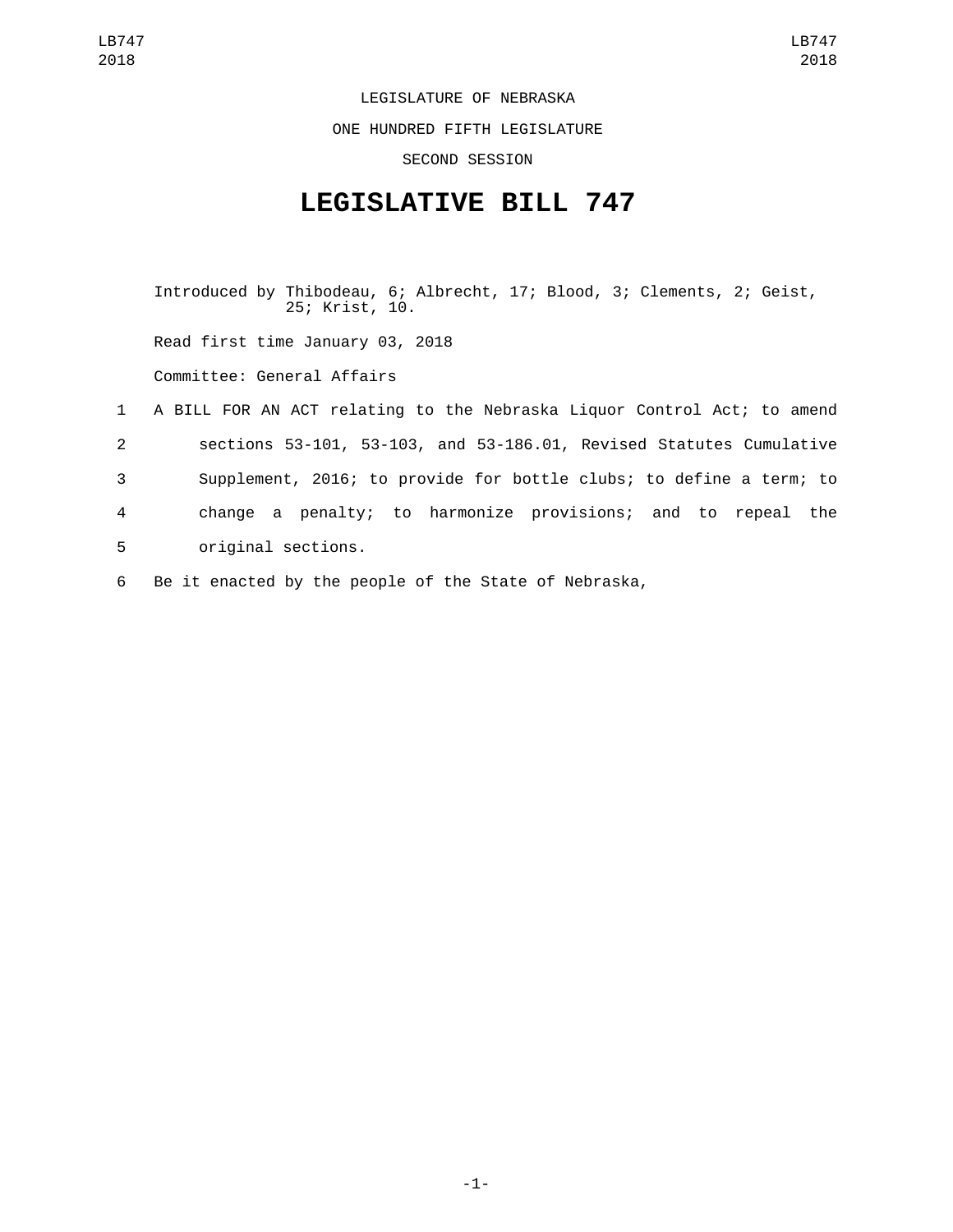Section 1. Section 53-101, Revised Statutes Cumulative Supplement, 2 2016, is amended to read: 53-101 Sections 53-101 to 53-1,122 and section 3 of this act shall be known and may be cited as the Nebraska Liquor Control Act. Sec. 2. Section 53-103, Revised Statutes Cumulative Supplement, 2016, is amended to read:6 53-103 For purposes of the Nebraska Liquor Control Act, the definitions found in sections 53-103.01 to 53-103.46 and section 3 of 9 this act apply. Sec. 3. (1) Bottle club means an operation, whether formally organized as a club having a regular membership list, dues, officers, and meetings or not, keeping and maintaining premises where persons who have made their own purchases of alcoholic liquor congregate for the express purpose of consuming alcoholic liquor upon the payment of a fee or other consideration, including, but not limited to, other services such as the sale of food, ice, mixes, or other fluids for alcoholic drinks, the maintenance of the space for consumption, and entertainment performances. (2) A person operating a bottle club shall obtain the appropriate classification of retail license based on the type of beverages consumed. Such operation may be conducted by a club, an individual, a partnership, 21 a limited liability company, or a corporation. An accurate and current membership list shall be maintained upon the premises which contains the 23 names and residences of the members. Sec. 4. Section 53-186.01, Revised Statutes Cumulative Supplement,  $2016$ , is amended to read: 53-186.01 (1) It shall be unlawful for any person owning, operating, managing, or conducting any bottle club, dance hall, restaurant, cafe, or club or any place open to the general public to permit or allow any person to consume alcoholic liquor upon the premises except as permitted LB747 LB747 

31 Control Act.

-2-

by a license issued for such premises pursuant to the Nebraska Liquor